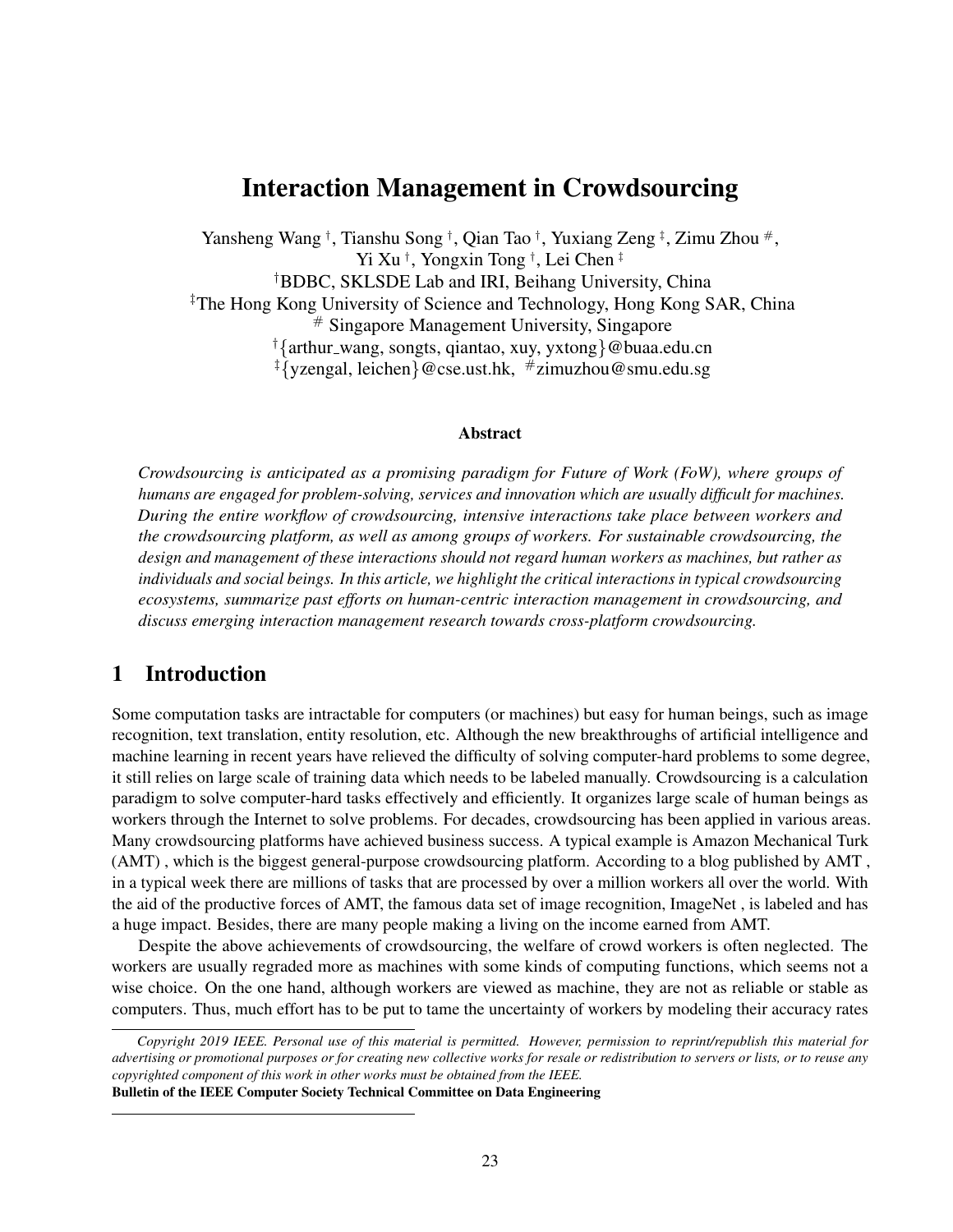

Figure 1: Categories of interactions.

and aggregating feedbacks. On the other hand, workers are more flexible and intelligent than machines. If their initiative can be stimulated, crowdsourcing platforms will be more productive and workers' welfare can also be enhanced.

To achieve the goals of stimulating the initiative of workers to further improve the effectiveness of crowdsourcing platforms and helping the workers achieve self-actualization to make crowdsourcing a form of the future of work, this paper targets at the optimization of critical interactions in typical crowdsourcing ecosystems. To optimize the interaction between human workers and the platforms, *i.e.* the human-platform interaction, the *freewill* of human beings should be considered. The main part of human-platform interaction is task assignment, which assigns crowd tasks to suitable workers. Most existing studies on task assignment only consider how to maximize the utility and ignore whether the workers would like to perform the assigned tasks. To make task assignment more humanized, tasks should be assigned to workers based on the workers' will. More friendly methods of task assignment should be designed. To optimize the interaction between human workers, *i.e.* the human-human interaction, the *sociality* and *selfishness* of human beings should be considered. When the tasks are simple or well-paid, workers may complete them more efficiently. Thus, incentive mechanisms should be designed based on workers' rationality and selfishness. When the tasks are complex and hard to complete, the platforms need the workers to corporate with each other. Thus, the social relationships of workers should be considered too.

The rest of the paper is organized as follows. We categorize the interactions on crowdsourcing platforms in Sec. 2. We discuss how to optimize the human-platform interaction and human-human interaction in crowdsourcing in Sec. 3 and Sec. 4 respectively. We envision the future directions in Sec. 5 and conclude the paper in Sec. 6.

## 2 Types of Interactions in Crowdsourcing

An interaction process usually involves human workers and platforms as necessary participants. Therefore, we can divide interactions on crowdsourcing platforms into three categories: human-platform interaction, human-human interaction and cross-platform interaction, as shown in Figure 1.

Human-platform interaction. Interaction between human workers and platforms is an essential process for accomplishing crowdsourced tasks. Most human-platform interactive behaviors happen in the task assignment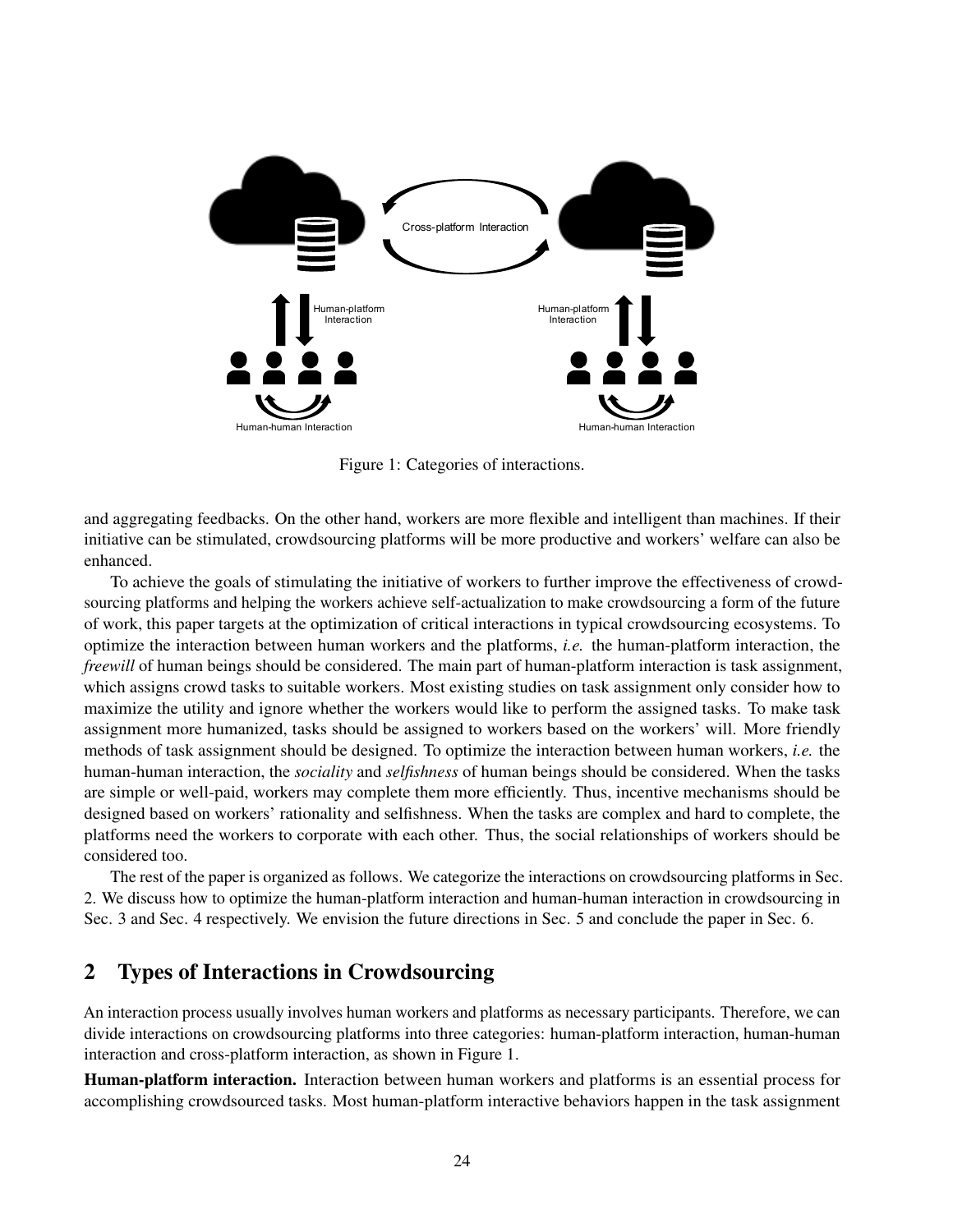stage, where the platform assigns tasks to appropriate human workers in order to achieve some specific targets such as maximizing the total profits. We have recognized that assigning tasks to human workers is rather different from assigning tasks to robots or AI agents, because human workers have free wills and they have rights to reject the assigned tasks or to choose whatever tasks they would like to carry out. Therefore, we will focus on the following two kinds of interactions during task assignment process. The first is called *task selection by workers*, where the platform displays all available tasks with their specifications, constraints and payments, and the workers can choose the expected tasks freely. This scenario is more common and can be found on many existing crowdsourcing platforms like Amazon Mechanical Turk (AMT) and Figure Eight. The second is called *task recommendation by platforms*, where the platform recommends tasks to workers actively and each worker can reject the assignment in which case the platform has to continuously recommend new tasks to them until the task is accepted. We will give a detailed introduction to them in Sec. 3.

Human-human interaction. Apart from the communication between human workers and platforms, there also exist interactions between different workers due to their social activities, which can influence the process of performing the tasks. For example, workers with close social relationships like friends or relatives can work together as a team to accomplish complicated tasks. Considering that human workers are rational and selfish, the platform cannot always expect them to stick together for the sake of finishing all the tasks more effectively and efficiently. Therefore, proper guidance of human-human interaction like incentive mechanisms can help improve the overall utility meanwhile respecting each individual's interests. In a way, we can encourage workers to form groups based on their social relations, common likes and dislikes. They will have *collaborative interaction* between each other, which can be more efficient than working alone. In another way, we can also allow friendly competitions between workers or groups and give the winners additional rewards. The *competitive interaction* can improve the efficiency of both sides and can also help the human workers find the value and fun in their efforts. We will introduce the above two human-human interactions in Sec. 4.

Cross-platform interaction. So far, we have discussed about the interactions inside the cycle of a single crowdsourcing platform and its workers. But we can also imagine a new type of interaction that exists between different platforms, which we call cross-platform interaction. Even though today's crowdsourcing platforms are isolated from each other, it is prospective that they cooperate with each other as a federation in the future to serve more tasks and give opportunities to more human workers. In such a scenario, the cross-platform interaction will play a rather important role. The challenges of designing proper cross-platform interaction methodology not only lie in dealing with heterogeneous systems, but also in taking care of the unique requirements of human workers: the *privacy concerns*. For example, suppose there is a supply constraint on Figure Eight and many tasks on the platform cannot be finished in time. Therefore, Figure Eight wants to federate with AMT which has sufficient worker supply. But workers on AMT do not always like to share their profiles and working histories with Figure Eight, which can influence the utility of assignment. The two platforms have to interact with each other to form a federation meanwhile no privacy leakage of workers will happen during the interaction process. We will discuss about such cross-platform interaction as future directions in Sec. 5.

## 3 Human-Platform Interaction: Task Assignment

In this section, we focus on the interaction management in task assignment between human workers and platforms. Specifically, we identify two types of human-platform interactions during the task assignment in crowdsourcing. In Section 3.1, we introduce the first type, *i.e. task selection by human workers*, where the workers can freely choose the desired tasks and a task is assigned to the first worker who selects it. In Section 3.2, we discuss the second type, *i.e. task recommendation by platforms*. In this type, the platform learns the preferences and profiles of the workers from the history records and then recommends the suitable tasks to the workers based on different methods. After that, the human workers can either accept the tasks or reject the tasks.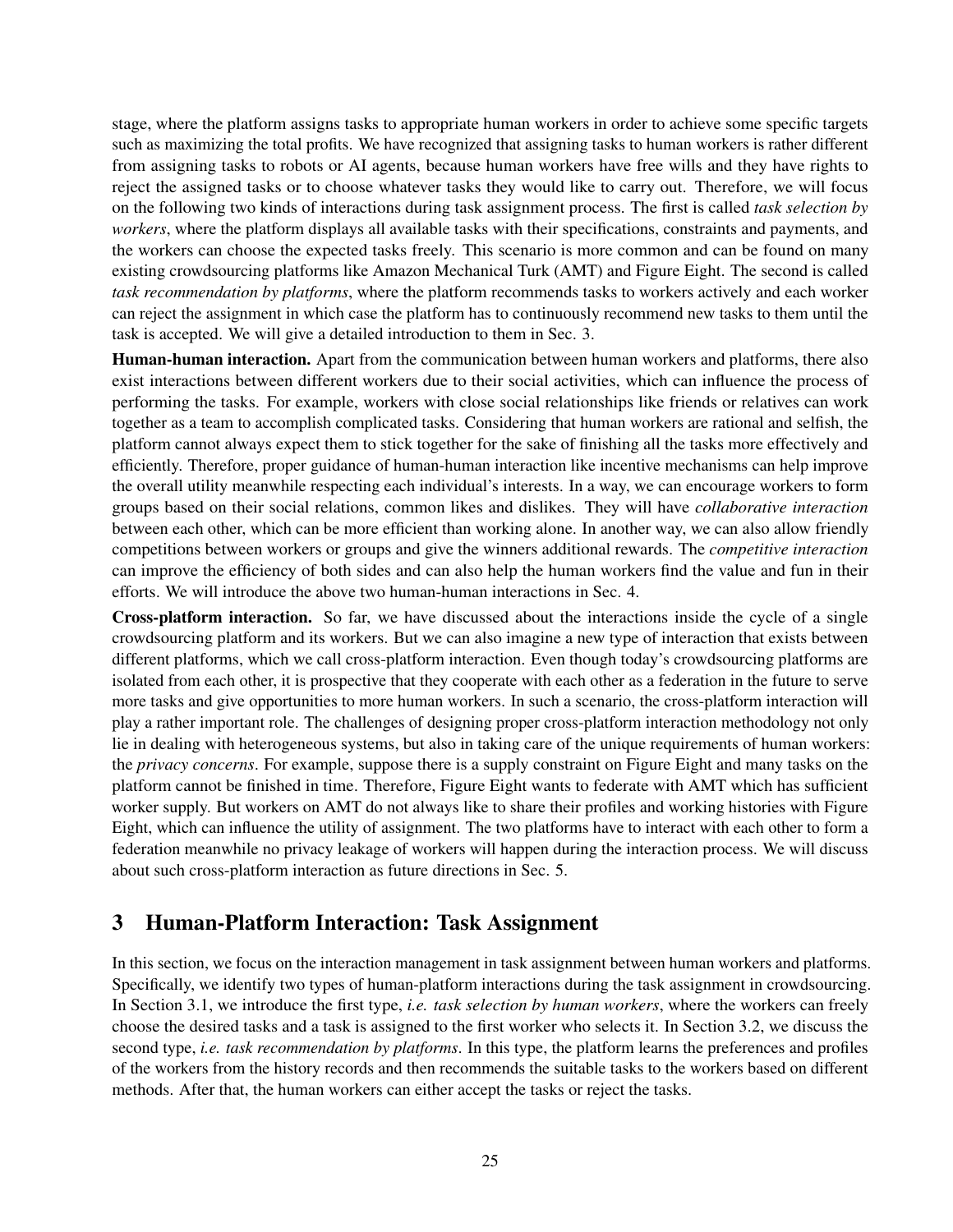

Figure 2: An illustration of the workflow in task selection [2].

#### 3.1 Task Selection By Human Workers

In the process of task assignment, many crowdsourcing platforms apply the strategy of *task selection by human workers* in the interaction management, *e.g.* Amazon Mechanical Turk, Wikipedia, Quora, Yahoo!Answer. Specifically, these platforms usually first collect the tasks from the requesters, then decompose them into microtasks [1], and finally pack several micro-tasks into an HIT (*a.k.a.* task bin [1]). After the platforms release these HITs into well-designed user interface, human workers start to interact with the platforms in the process of task assignment. As shown in Figure 2, there are mainly two stages in this workflow: *task selection* and *truth inference*.

Task Selection. In this stage, human workers can freely choose the desired HITs and an HIT is assigned to the first worker who picks it. This mode is also known as *worker selected tasks (WST)* mode in the early studies [3, 4]. To attract the human workers, existing studies usually focus on *task design* in this type of interaction. Specifically, [2, 5] introduce *task types* and *task settings* as the fundamental problems in the task design. When designing the task types, the crowdsourcing platforms need to carefully choose the format of the tasks. For example, a problem with single choice is usually easier to be answer by the workers than the problem with multiple choices. As a result, more studies focus on the tasks with single choice (*e.g.* [6, 7, 8]) than the tasks with multiple choices (*e.g.* [9]). However, the tasks with multiple choices are relatively more profitable for the workers and more helpful for inferring the truth (*i.e.* the second stage). A good task design combines these two types in practice. For instance, Vasilis *et al.* [10] propose the approach called Waldo to detect the difficult tasks with multiple choices and only resolve them by single choice. When considering the task settings, the crowdsourcing platforms mainly determine the *pricing* and *timing* of the tasks. Usually, a high price can intuitively attract more workers, thereby reducing the total time to complete a task (*i.e.* low latency). However, a high price does not always indicate a good quality of the answer [11]. Therefore, a good task design needs to consider the trade-off between the pricing and timing. For instance, Yihan *et al.* [12] applies Markov Decision Process to determine the price and deadline of the tasks. Vasilis *et al.* [13] designs a dynamic-programming based method in the task setting while simultaneously choosing the proper task type.

Truth Inference. In this stage, the crowdsourcing platform will collect the answers from the workers after they accomplish their selected tasks. The challenge in this stage is how to infer the truth of each task based on the different tasks' answers collected from human workers [5]. Many solutions have been proposed to solve the problem of truth inference. A simple solution is to use majority voting, where the truth is viewed as the majority answer of the workers. However, this method overlooks the fact that the workers usually have different qualities in practice. To obtain the worker's quality, one way is to use the hidden test, where a golden question is injected in an HIT. Since the platform knows the truth of this golden question, it can estimate the workers' quality more accurately. However, the hidden test takes more money since the workers need to complete these extra tasks. Moreover, as reported in [14], the hidden tests may not improve much quality. Therefore, existing studies usually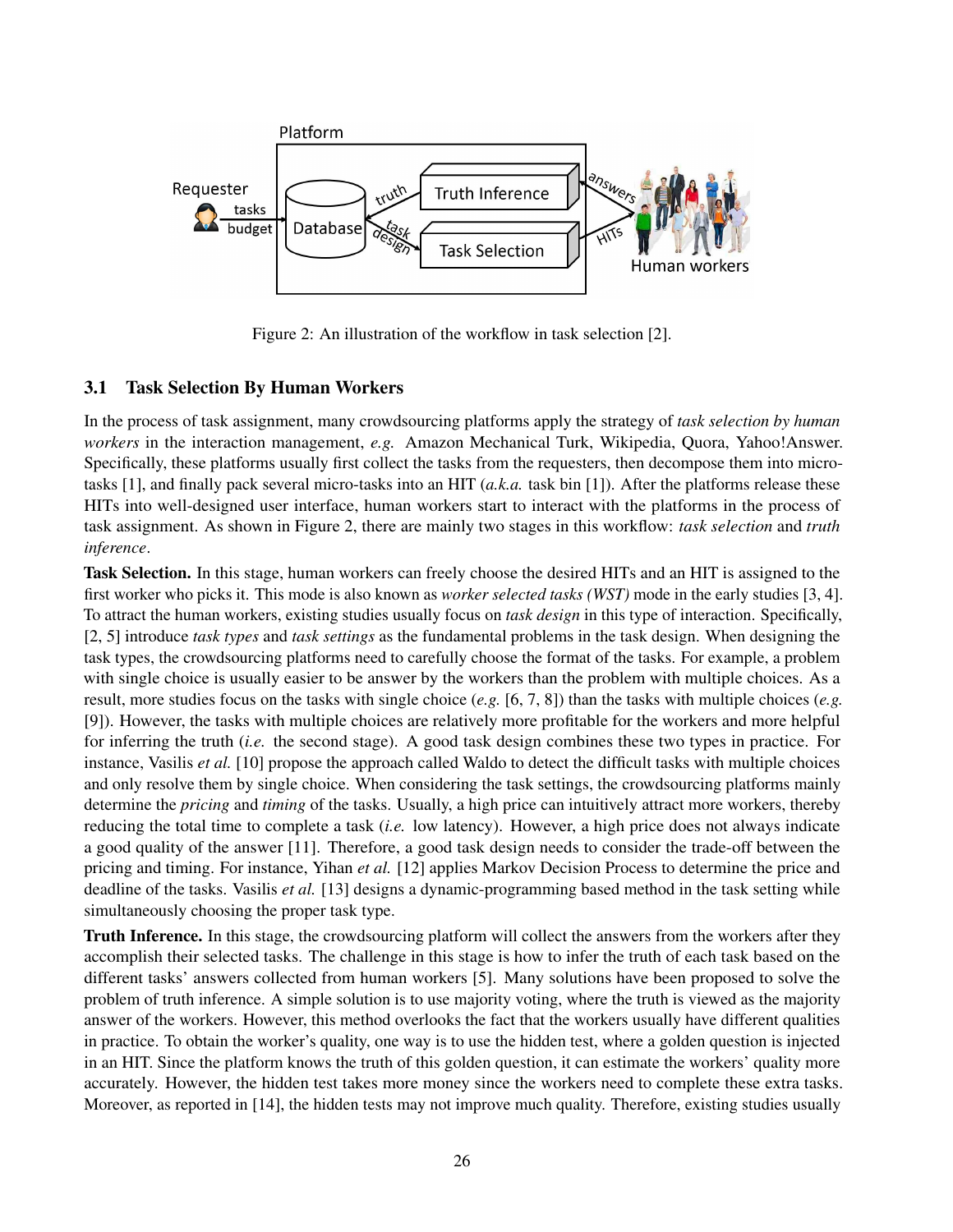focus on inferring the truth without the hidden tests. The most classic framework is Expectation Maximization (EM) . The EM method is firstly proposed in [15], which leverages all the collected answers from the workers, and updates each worker's quality and each task's true answer until convergence [2]. Other studies use the Graph-based methods [16, 17], where a worker's quality is represented as a node and is derived by the graphical model inference [18].

### 3.2 Task Recommendation By Platforms

There are many crowdsourcing platforms which take another mode *i.e.* task recommendation by platforms to interact with crowd workers during task assignment, such as Uber, Didi Chuxing [19, 20] and Facebook Editor. Early studies formulate the task recommendation problem as bipartite graph matching problem. Specifically, workers and tasks can be represented by the vertices in the bipartite graph and the score to evaluate the suitability of a worker and a task can be denoted by the weight of the edges. Then the problem is to obtain an optimal matching in the bipartite graph.

Statics Scenario. When the information of tasks and workers is known in advance (or before task recommendation), exact algorithms (*e.g.* Hungarian algorithm ) can optimally solve the problem. Alternatively, Kazemi *et al.* [3] reduce the bipartite graph into an instance of the *maximum flow* problem and use the Ford-Fulkerson algorithm to obtain the exact result. They also consider some practical issues. For example, if for a task there are fewer workers who are suitable to perform it, the task should be recommended with higher priority. The idea of entropy can be borrowed to represent this priority. Another heuristic strategy is to iteratively assign the task to its most suitable workers. To reduce the computation cost of exact solutions, various greedy based methods are proposed. For example, [21] maximizes the total number of tasks which are accepted by the workers while considering a budget constraint.

Dynamical Scenario. In reality, the time when new tasks are submitted to the platform and the content of the tasks are unknown. Besides, the workers also log in the platforms dynamically. Thus, some studies address the task recommendation problem while considering the dynamics of tasks and workers. They formulate the problem as online bipartite graph matching. Karp *et al.* [22] first propose the RANKING algorithm which yields a competitive ratio 1 − 1/e under the *adversarial order model* and the ratio is proven to be the lower bound of any online algorithm. In [23], Tong *et al.* borrow the idea of secretary problem and devise a two-phase based framework. Their proposed algorithms achieve competitive ratios of 0.25 and 0.125 under the *random order model*. In [24], an comprehensive experimental study has been made and the greedy algorithm is proved to be competitive in real scenarios. More flexible and adaptive online matching algorithms have also been proposed in [25, 26, 27, 28]. In addition, Zhang *et al.* [29] focus on predicting the acceptance ratio of workers in task recommendation via machine learning techniques. They treat the rejected tasks by workers as new tasks that can be re-recommended to other workers. We refer readers to the comprehensive surveys [30] for more details on task assignment approaches.

# 4 Human-Human Interaction: Incentive Mechanism

Despite the essential interactions between humans and platforms, the sociality from humans has made humanhuman interactions more and more important in the future of work. These interactions, which we summarize as the incentive mechanisms, depict how workers interact with each other and focus on how to design mechanisms to motivate workers. To be more specific, on one hand, workers tend to be multi-skilled and social as crowdsourcing develops. Those positive interactions (*e.g.* complementary in skills or closeness in social contact) between humans can help improve the satisfaction of the workers and performance of the platforms. On the other hand, the freewill of humans enables selfish workers. Those malicious factors lead to inevitable competition, which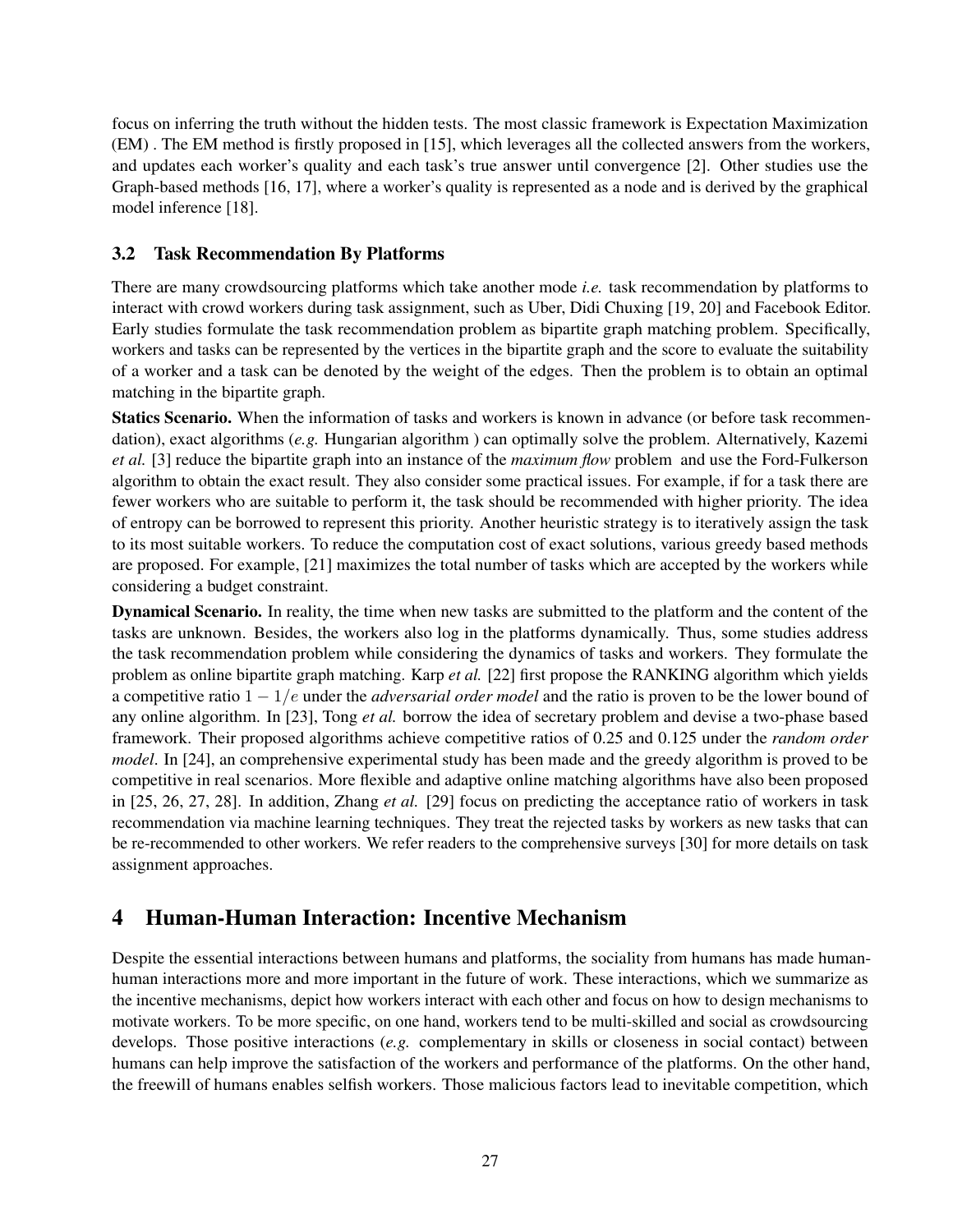needs to be treated carefully. Correspondingly, we categorize the human-human interactions as collaborative interaction and competitive interaction. In the following of this section, we will discuss about them respectively.

#### 4.1 Collaborative Interaction

An important kind of human-human interaction is the collaborative interaction. On one hand, tasks become more and more complicated and they usually require multiple skills to accomplish. Workers with different skills should collaborate to accomplish the complicated tasks. On the other hand, social factor may be helpful to improve the task quality and latency. For example, two workers which are good friends may accomplish the tasks with higher quality and lower latency. In a word, in this part we introduce two representative collaborative factors in human-human interaction, *i.e.* multi-skill factor and social factor.

Multi-skill Factor. Multi-skill factor is one of the significant factors to depict complicated tasks and has been widely studied in recent years. In early studies like [31, 32], the skills are formulated as the skill level value representing the probability that a worker submits the true answer. [33] utilizes the formulation of expertise level and applies a transfer learning model to estimate the expertise levels in all categories. To overcome the disadvantage that a single value cannot depict multiple skills, [34] extends the formulation to the environment of multiple skills and uses a vector called latent skill category to represent how a worker is familiar with different skills. [35] and [36] study the so-called team formation problem and propose the solutions with the help of social networks and road networks, respectively. In the future of work, despite of existing formulations like skill level and team formation, we may facet a more complicated multi-skill situation where the task requires a time dependency of skills. Under this situation, a task may require a worker with skill  $A$  and a worker with skill  $B$ sequentially, which requires a novel solution based on the accurate estimation of worker skills.

Social Factor. As human workers have their own social roles apart from workers on crowdsourcing platforms, the social factor can also influence the completion of tasks. Some work has used the social factors like relationships on social networks and communities [37] to help increase the crowdsourcing quality. In [38], the authors address the decision making question answering by crowdsourcing on micro-blog services. One of the most fundamental steps in addressing the problem is to estimate the rating score of different workers. The authors first construct a user-graph with Twitter data according to the workers' forwarding operation retweet, and then rank the users in the constructed graph. Therefore, expertises that are frequently followed by other twitters can be found through the user graph easily. In [39], the authors propose a novel community-based Bayesian label aggregation model, which can predict the labels of different workers by assuming that each worker belongs to a certain community. Some other work models the social relationships with game theory and reveals the importance of social factors in crowdsourcing. In [40], it considers the social team formation problem in crowdsourcing, where a team of socially connected professional workers can work together collaboratively. It focuses on designing truthful mechanisms according to workers' social structure, skill, and working cost to guarantee that a worker's utility is optimized when he behaves honestly. [41] directly studies the social factors in incentive mechanisms in crowdsourcing and finds that collaboration leads to better accuracy and more outputs. It reveals that in pair-work crowdsourcing, when one of the workers tries to exit the task, the partner is very likely to make him/her stay for higher payment and for enjoying the tasks together. Therefore, social furtherance incentives can create a win-win scenario for both the platform and the human workers.

Table 1 summarizes existing works on collaborative interactions. We summarize that both multi-skill and social factors raise attention but their formulation needs to be further completed to suit for more challenging situations.

#### 4.2 Competitive Interaction

Despite the collaboration in human-human interaction, there also exists competitions in the interaction of crowdsourcing. Different from collaboration, malicious competitions may reduce the quality of the tasks or even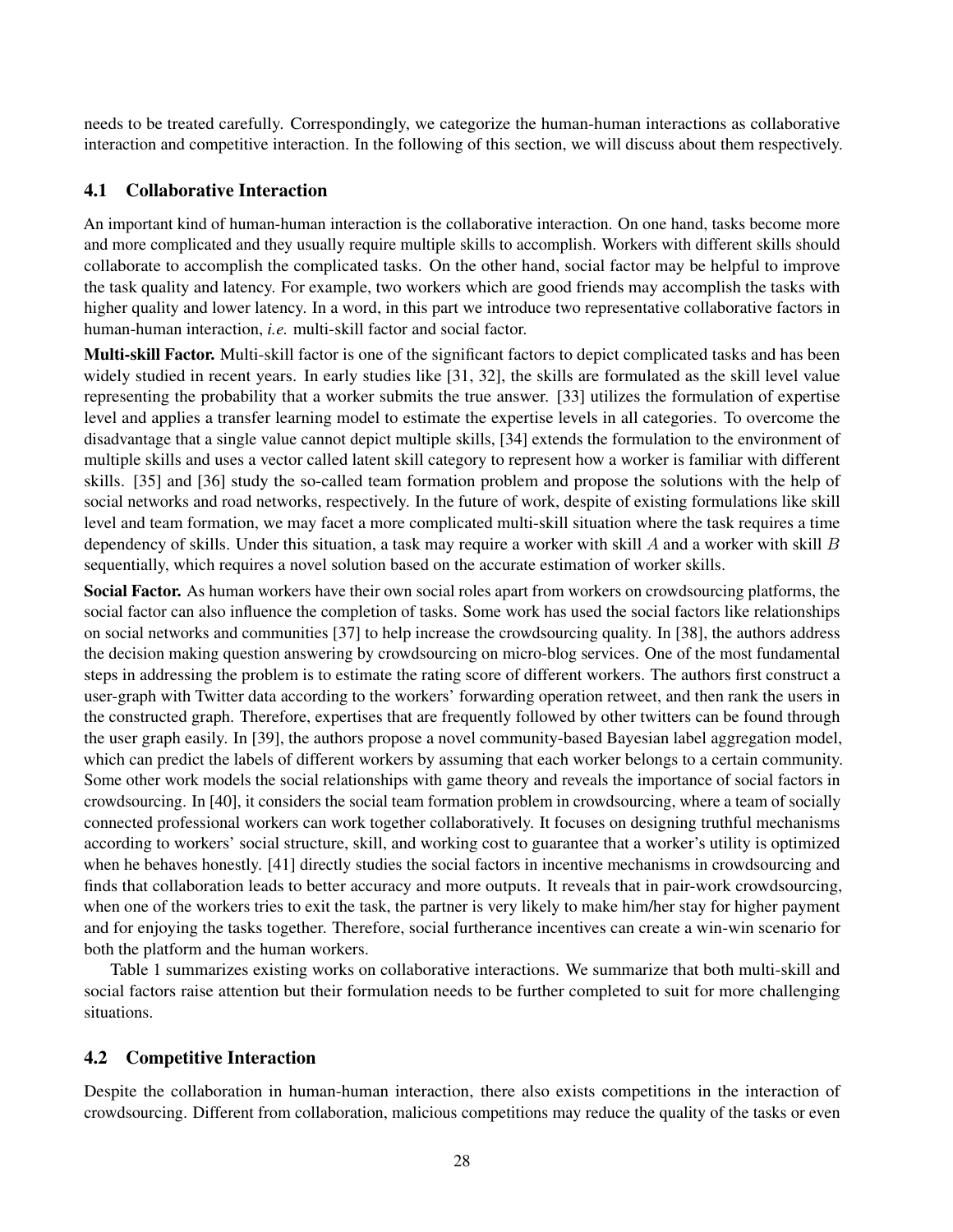| Reference          | Interaction   | Factor               | Formulation                  |
|--------------------|---------------|----------------------|------------------------------|
| $\lceil 31 \rceil$ | Collaborative | Multi-Skill Factor   | Skill Level                  |
| $[32]$             | Collaborative | Multi-Skill Factor   | Skill Level                  |
| $[33]$             | Collaborative | Multi-Skill Factor   | <b>Expertise</b> Level       |
| $[34]$             | Collaborative | Multi-Skill Factor   | <b>Latent Skill Category</b> |
| $[35]$             | Collaborative | Multi-Skill Factor   | <b>Team Formulation</b>      |
| [36]               | Collaborative | Multi-Skill Factor   | <b>Team Formulation</b>      |
| [38]               | Collaborative | <b>Social Factor</b> | <b>Rating Score</b>          |
| $[39]$             | Collaborative | Social Factor        | Label Prediction             |
| [40]               | Collaborative | Social Factor        | <b>Team Formulation</b>      |
| [41]               | Collaborative | Social Factor        | Social Furtherance           |

Table 1: Related works on collaborative interaction.

destroy the human-in-the-loop ecosystem. However, passive competitions can be beneficial if treated carefully. In this part we envision how to utilize competitions to encourage workers to participate in completing tasks with higher quality and lower latency. In details, depending on whether the reward is monetary or immaterial, we categorize the interaction as monetary factor and non-monetary factor.

Monetary Factor. Monetary is one of the most important factors that can influence how workers perform. Current studies usually formulate the monetary factor in competitive human-human interaction based on the game theory. In a word, a carefully designed pricing mechanism should be able to provide a well balance between payments (*e.g.* prices paid to workers) and to promote workers to submit the truthful information. Most works provide auction-based solutions to model the competitive interaction between humans. Workers need to bid their expected prices to the platform, and the platform chooses workers to accomplish tasks based on the proposed mechanisms. Notice that even there is no direct communication among workers, the mechanism which is known by all workers in fact provides an indirect competitive interaction among workers. Because of the selfishness of workers, the mechanisms should be truthful, *i.e.* the mechanism guarantees that workers cannot obtain more reward if they provide false information. Besides, another consideration of designing the mechanism is how to balance various constraints and objectives. For example, [42, 43, 44] aim at maximizing the utility (*i.e.* the value obtained from the workers) while making sure that the total budget is under a given threshold. Different from [42] and [43], [45] focuses on two different objectives: maximizing the number of accomplished tasks with constrained budget and minimizing total payment with least number of accomplished tasks. In future of work, the interaction may facet more challenging situations. Firstly, the private information may be more complicated (comparing with current research where each worker is associated with a private expected value). For example, each worker may privately possess the total order of preference to the tasks, the capability of different kinds of tasks, etc.. Besides, in future of work there can be other practical trade-offs and objectives like trade-off between payment and quality of tasks or between payment and latency of workers. These complicated private information and various objectives can raise more challenging problems in the competitive human-human interaction.

Non-Monetary Factor. Despite the dominant role of the monetary factor, none-monetary factor (*e.g.* gamification, volunteering etc.) also plays an important role in the competitive human-human interaction. Specifically, gamification can attract workers to join the procedure [46] and result in positive competitions that motivate workers to provide better services [47]. For example, [46] develops a series of games to attract workers to attain the crowdsourcing tasks. Further experiments show that the proposed games can improve the quality and latency of the accomplished tasks. Compared with [46], [47] combines the luck games (*e.g.* lottery) with crowdsourcing. Each worker is given one or more lotteries and which worker can be paid is related not only to the quality of the accomplished tasks, but also to the lottery results. In the future of work, non-monetary factor may become more and more important. An interesting study direction is to formally model how non-monetary factor like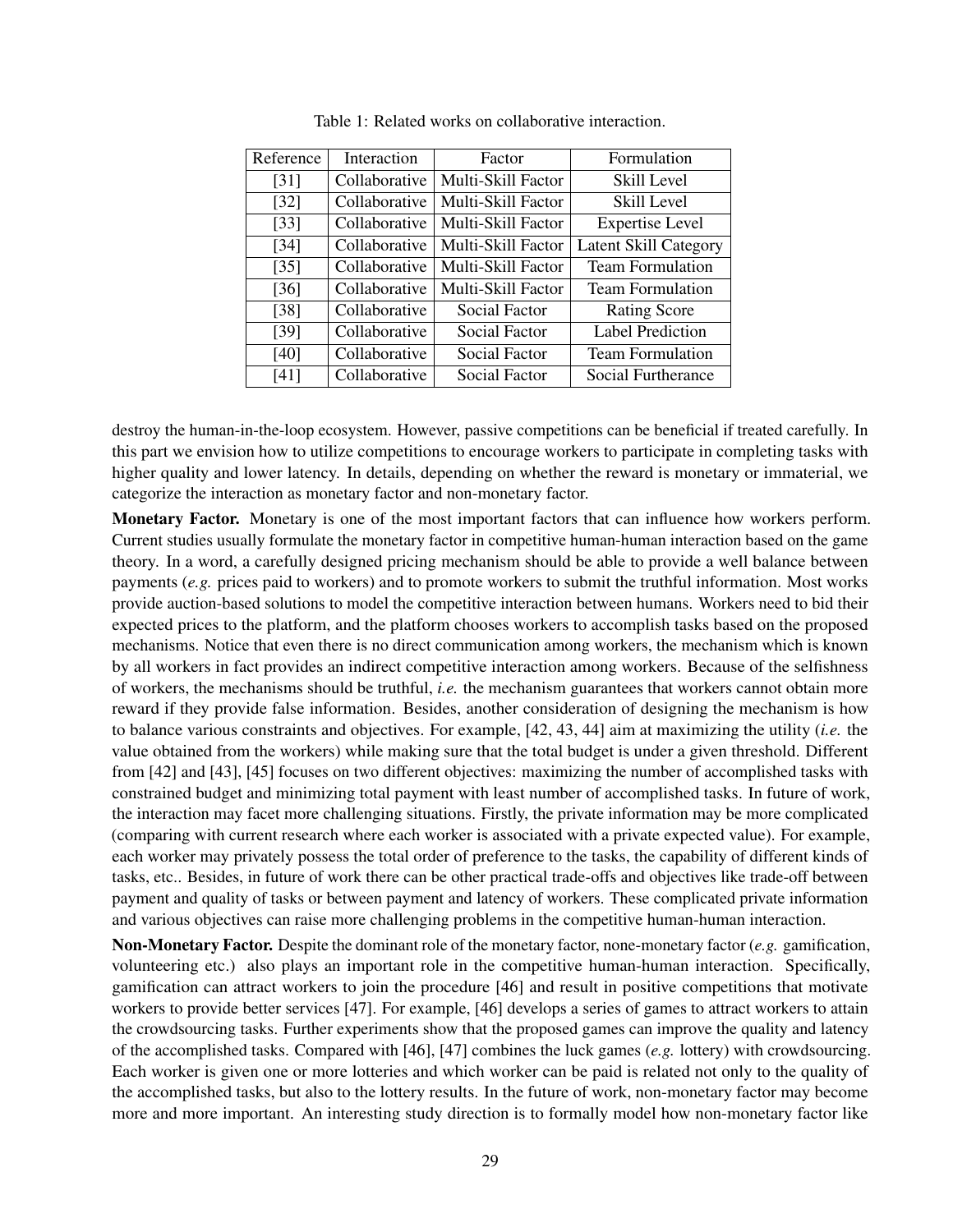| Reference | Interaction | Factor                            | Formulation                  |
|-----------|-------------|-----------------------------------|------------------------------|
| [45]      | Competitive | <b>Monetory Factor</b>            | Auction                      |
| $[42]$    | Competitive | Monetory Factor                   | Auction                      |
| $[43]$    | Competitive | <b>Monetory Factor</b>            | Auction                      |
| $[48]$    | Competitive | Monetory Factor                   | Collaboration                |
| $[46]$    | Competitive | Non-Monetory Factor               | <b>Relevance Assessments</b> |
| $[47]$    |             | Competitive   Non-Monetory Factor | Lottory                      |

Table 2: Related works on competitive interaction.

gamification produce positive competitive interaction and impact the performance of workers in crowdsourcing.

Table 2 summarizes existing works on competitive interactions. We summarize that most existing works focus on the interaction with monetary factor. Non-Monetary factor, although lacking in systematic study in crowdsourcing, can also play an important role in future work.

### 5 Future Direction: Cross-Platform Interaction

In the previous sections, we have discussed about human-platform and human-human interaction in existing crowdsourcing platforms. In this section, we are going to introduce a future direction: the cross-platform interaction. Nowadays, there is a large amount of commercial crowdsourcing platforms that divide the online job markets into many pieces. If these platforms can work together as a federation (as illustrated in Figure 3), task requesters will have a higher chance to meet more professional workers and workers will also have more career opportunities. However, sensitive information like worker profiles, professional skills and working histories cannot be shared freely between different platforms, for the purpose of preserving each human worker's privacy. Therefore, the cross-platform interaction should be more carefully designed and the major concern is how to preserve the privacy of human workers from different platforms.

There is rich literature on privacy-preserving schemes, including encryption methods like homomorphic encryption [49] and randomized algorithms like differential privacy [50]. Next, we will discuss about the possible shape of the interactive modules including cross-platform task assignment and cross-platform incentive mechanism, as well as the privacy-preserving techniques behind them.

Cross-platform task assignment. The interaction in cross-platform task assignment can be different from conventional task assignment where the platform has full knowledge of its tasks and workers. In a cross-platform task assignment scenario, workers will have opportunity to complete the tasks from other platforms. We conceive two types of interaction in cross-platform task assignment: interaction by recommendation and by negotiation. In the first type, surplus tasks on each platform can be shared with other platforms in the form of recommendation and the task specifications and the original links will be given. The recommended tasks from other platforms will be visible in the task pool of each platform, and the workers can select the preferred tasks freely. If they are interested in tasks from other platforms, they can have a quick registration through the link and become a cross-platform worker. Considering that there might be a huge number of pending tasks in the whole platform federation, one of the major challenge is to recommend for each worker a personalized ranking list of tasks so that they can locate their favorite tasks in a short time. A federated recommender system can be designed to protect the privacy of each worker while making personalized and accurate recommendations. Randomized algorithms like locality-sensitive hashing are possible solutions to protect private tags of workers in federated recommender systems. In the second type, the platforms will negotiate with each other at first. For example, there are surplus tasks on Figure Eight and the platform would like to borrow workers from AMT to finish these tasks. Figure Eight will negotiate with AMT, about the amount and types of the tasks and the profit shares meanwhile AMT can provide some information on workers to select appropriate tasks. Afterwards, the selected tasks will become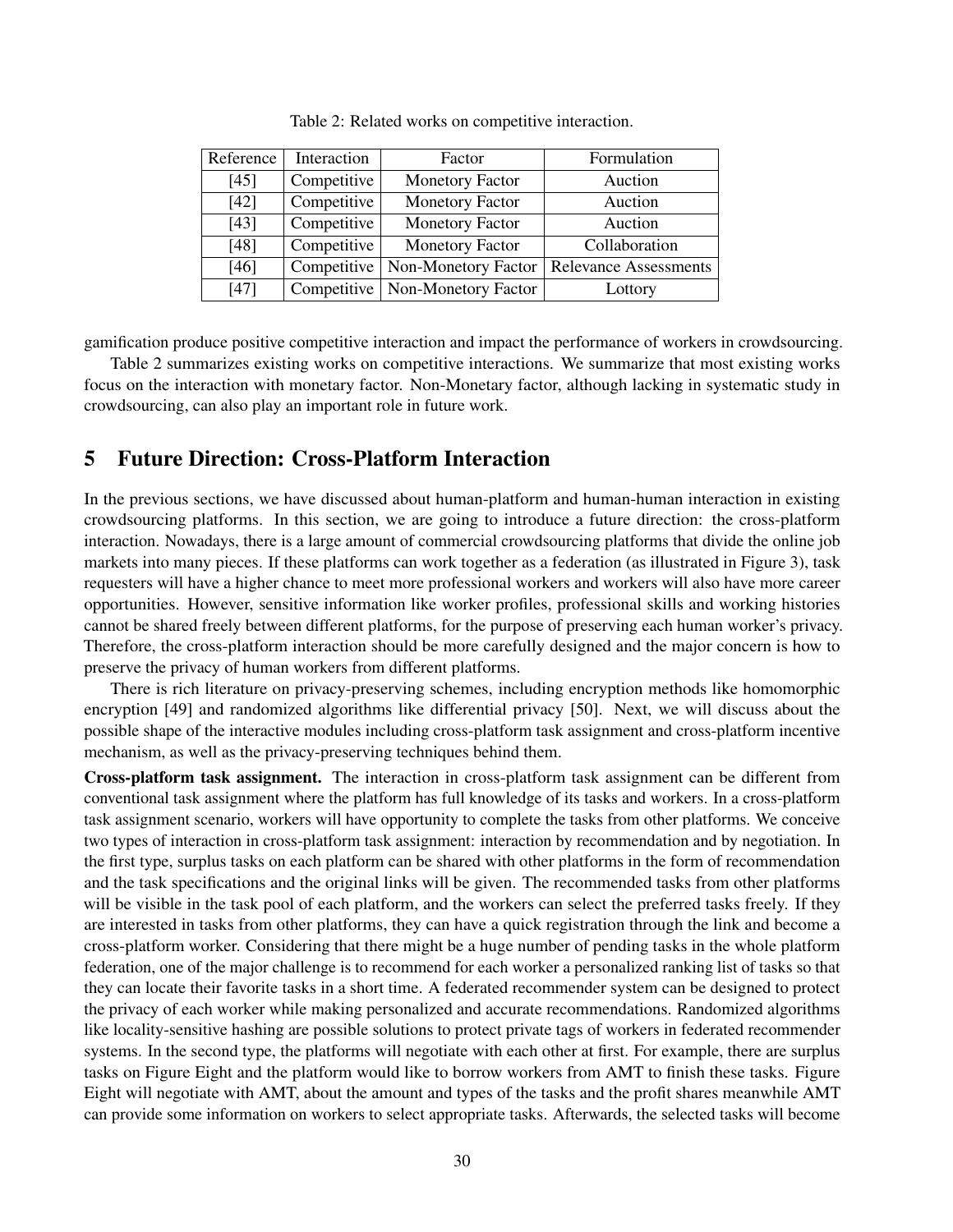

Figure 3: An illustration of the federation of crowdsourcing platforms

available to workers on AMT as new tasks. After the completion of tasks, AMT will return only the results and Figure Eight should know little about the specific workers who complete them. To protect the private profiles and working histories of the workers, there should be anonymization techniques during the negotiation. For example, AMT can only provide the summary or aggregated results of worker abilities for Figure Eight to decide which tasks can be shared. Another possible problem is that AMT can hide the information of profit shares from the workers if the payment by Figure Eight is much higher and how to ensure the trust and fairness remains challenging.

Cross-platform incentive mechanism. Similar to cross-platform task assignment, cross-platform incentive mechanism also faces privacy challenges. We mainly focus on incentive mechanisms in collaborative scenarios, where the privacy leakage is much more likely to happen. In a collaborative scenario, workers from different platforms can have a chance to form groups to perform cross-platform tasks. In one way, they can cooperate to perform a batch of simple tasks respectively and aggregate the results afterwards. For example, the federated platform publishes a task of labeling a large number of CT images. Expertises like doctors from different platforms can form a team to accomplish the tasks. They can divide the tasks according to their areas of expertise so the group work can be more efficient. In another way, each worker can also perform one or several steps in the working pipeline of complicated tasks. For example, the task is to tag all the objects in photos of street views and then to annotate the texts on street signs and buildings. It can be divided into several steps, including marking all the objects, annotating the texts and double-checking the results, where each step can be conducted by workers from different platforms. In both ways, the federated platform should design team formation algorithms based on social networks or ability tags of different workers, which also has risk of privacy leakage. Although there is plenty of work concerning privacy issues in social networks, how to preserve personal information while finding like-minded partners still remains a challenge.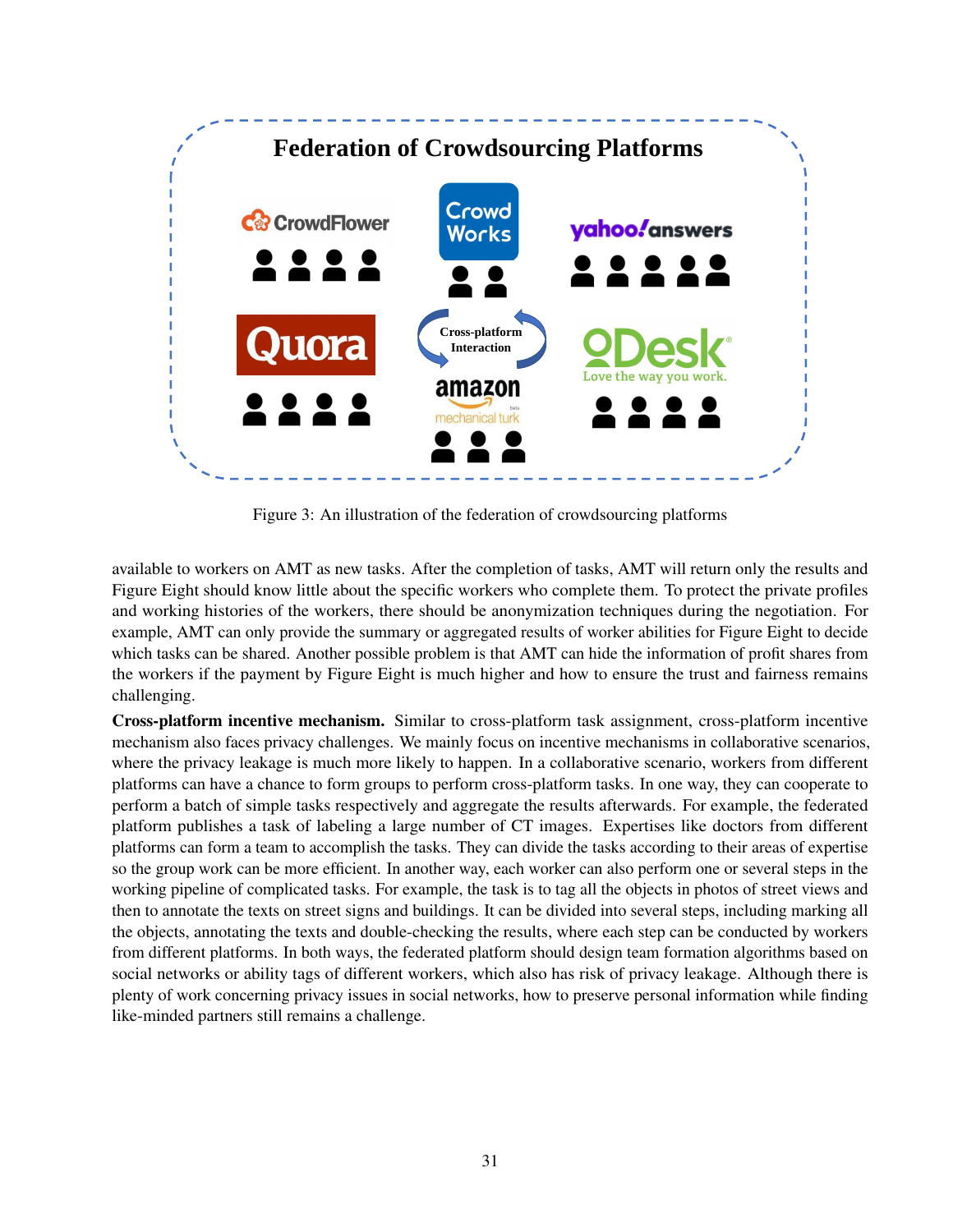## 6 Conclusion

Crowdsourcing has attracted much popularity in recent years, due to its high efficiency in dealing with computerhard tasks by human workers. However, we have noticed the problem that humans are often treated as machines. To deal with such problem, managing the interaction among the workers and platforms is essential. In this paper, we categorize and analyze different interactions on crowdsourcing platforms, and discuss about the challenges and existing work on human-platform interaction and human-human interaction respectively. Finally, we envision a new type of interaction, the cross-platform interaction. We hope in the future of crowdsourcing, there will be a federation of platforms that offer much more opportunities to everyone everywhere and human workers will be treated as fully human with respect and dignity.

### References

- [1] Y. Tong, L. Chen, Z. Zhou, H. V. Jagadish, L. Shou, and W. Lv, "SLADE: A smart large-scale task decomposer in crowdsourcing," *IEEE TKDE*, vol. 30, no. 8, pp. 1588–1601, 2018.
- [2] G. Li, J. Wang, Y. Zheng, and M. J. Franklin, "Crowdsourced data management: A survey," *IEEE TKDE*, vol. 28, no. 9, pp. 2296–2319, 2016.
- [3] L. Kazemi and C. Shahabi, "Geocrowd: enabling query answering with spatial crowdsourcing," in *GIS*, 2012, pp. 189–198.
- [4] D. Deng, C. Shahabi, and U. Demiryurek, "Maximizing the number of worker's self-selected tasks in spatial crowdsourcing," in *GIS*, 2013, pp. 314–323.
- [5] G. Li, Y. Zheng, J. Fan, J. Wang, and R. Cheng, "Crowdsourced data management: Overview and challenges," in *SIGMOD*, 2017, pp. 1711–1716.
- [6] D. Firmani, B. Saha, and D. Srivastava, "Online entity resolution using an oracle," *PVLDB*, vol. 9, no. 5, pp. 384–395, 2016.
- [7] J. Wang, G. Li, T. Kraska, M. J. Franklin, and J. Feng, "Leveraging transitive relations for crowdsourced joins," in *SIGMOD*, 2013, pp. 229–240.
- [8] Y. Zeng, Y. Tong, L. Chen, and Z. Zhou, "Latency-oriented task completion via spatial crowdsourcing," in *ICDE*, 2018, pp. 317–328.
- [9] J. Wang, T. Kraska, M. J. Franklin, and J. Feng, "Crowder: Crowdsourcing entity resolution," *PVLDB*, vol. 5, no. 11, pp. 1483–1494, 2012.
- [10] V. Verroios, H. Garcia-Molina, and Y. Papakonstantinou, "Waldo: An adaptive human interface for crowd entity resolution," in *SIGMOD*, 2017, pp. 1133–1148.
- [11] S. Faradani, B. Hartmann, and P. G. Ipeirotis, "What's the right price? pricing tasks for finishing on time," in *HCOMP*, 2011.
- [12] Y. Gao and A. G. Parameswaran, "Finish them!: Pricing algorithms for human computation," *PVLDB*, vol. 7, no. 14, pp. 1965–1976, 2014.
- [13] V. Verroios, P. Lofgren, and H. Garcia-Molina, "tdp: An optimal-latency budget allocation strategy for crowdsourced MAXIMUM operations," in *SIGMOD*, 2015, pp. 1047–1062.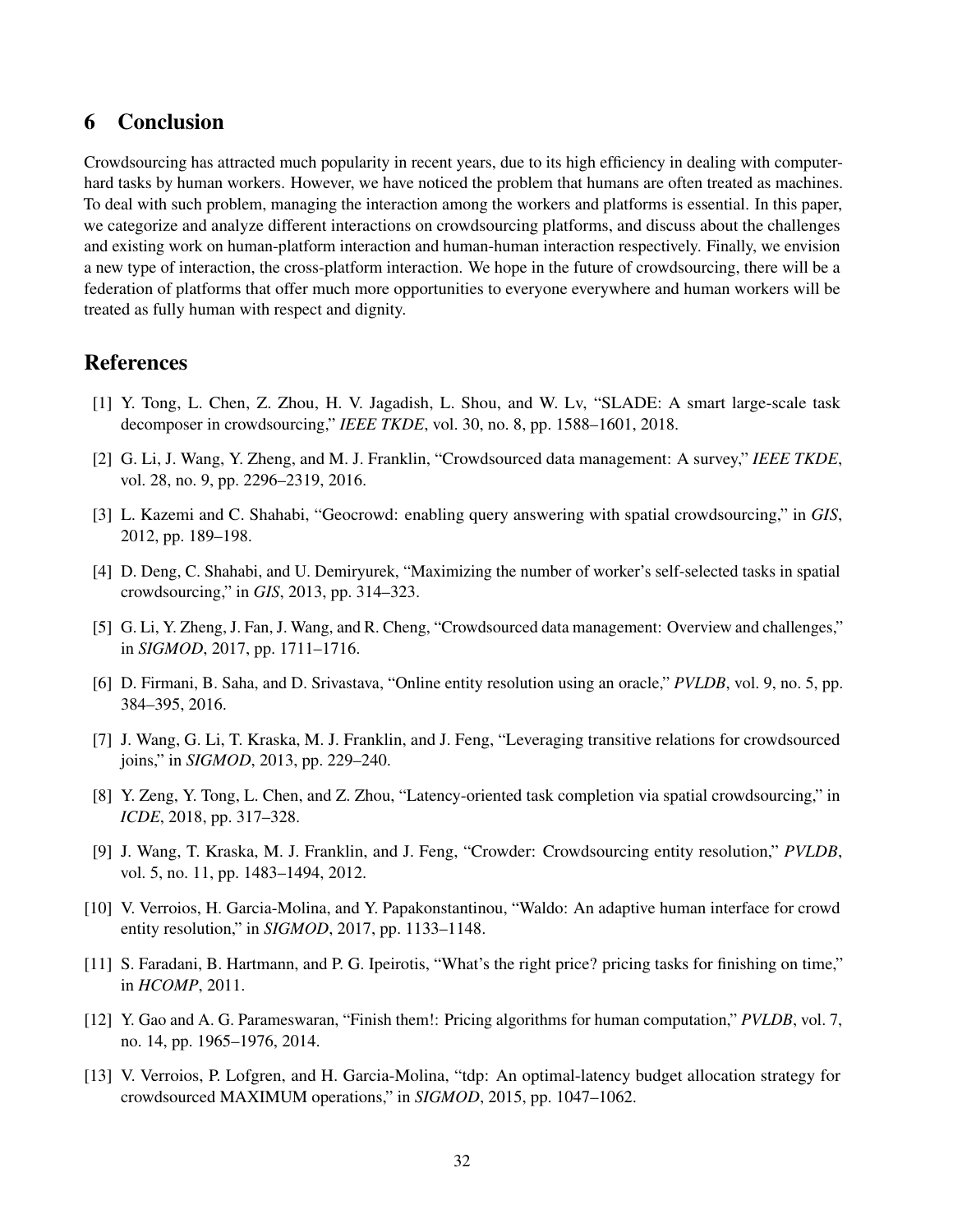- [14] Y. Zheng, G. Li, Y. Li, C. Shan, and R. Cheng, "Truth inference in crowdsourcing: Is the problem solved?" *PVLDB*, vol. 10, no. 5, pp. 541–552, 2017.
- [15] A. P. Dempster, N. M. Laird, and D. B. Rubin, "Maximum likelihood from incomplete data via the em algorithm," *Journal of the Royal Statistical Society*, vol. 39, no. 1, pp. 1–22, 1977.
- [16] Z. Zhao, F. Wei, M. Zhou, W. Chen, and W. Ng, "Crowd-selection query processing in crowdsourcing databases: A task-driven approach." in *EDBT*, 2015, pp. 397–408.
- [17] D. R. Karger, S. Oh, and D. Shah, "Iterative learning for reliable crowdsourcing systems," in *NIPS*, 2011, pp. 1953–1961.
- [18] D. Koller and N. Friedman, *Probabilistic graphical models: principles and techniques*. MIT press, 2009.
- [19] Y. Tong, Y. Zeng, Z. Zhou, L. Chen, J. Ye, and K. Xu, "A unified approach to route planning for shared mobility," *PVLDB*, vol. 11, no. 11, pp. 1633–1646, 2018.
- [20] Y. Zeng, Y. Tong, and L. Chen, "Last-mile delivery made practical: An efficient route planning framework with theoretical guarantees," *PVLDB*, vol. 13, no. 3, pp. 320–333, 2019.
- [21] H. To, L. Fan, L. Tran, and C. Shahabi, "Real-time task assignment in hyperlocal spatial crowdsourcing under budget constraints," in *PerCom*, 2016, pp. 1–8.
- [22] R. M. Karp, U. V. Vazirani, and V. V. Vazirani, "An optimal algorithm for on-line bipartite matching," in *STOC*, 1990, pp. 352–358.
- [23] Y. Tong, J. She, B. Ding, L. Wang, and L. Chen, "Online mobile micro-task allocation in spatial crowdsourcing," in *ICDE*, 2016, pp. 49–60.
- [24] Y. Tong, J. She, B. Ding, L. Chen, T. Wo, and K. Xu, "Online minimum matching in real-time spatial data: Experiments and analysis," *PVLDB*, vol. 9, no. 12, pp. 1053–1064, 2016.
- [25] T. Song, Y. Tong, L. Wang, J. She, B. Yao, L. Chen, and K. Xu, "Trichromatic online matching in real-time spatial crowdsourcing," in *ICDE*, 2017, pp. 1009–1020.
- [26] Y. Tong, L. Wang, Z. Zhou, B. Ding, L. Chen, J. Ye, and K. Xu, "Flexible online task assignment in real-time spatial data," *PVLDB*, vol. 10, no. 11, pp. 1334–1345, 2017.
- [27] Q. Tao, Y. Zeng, Z. Zhou, Y. Tong, L. Chen, and K. Xu, "Multi-worker-aware task planning in real-time spatial crowdsourcing," in *DASFAA*, 2018, pp. 301–317.
- [28] Y. Wang, Y. Tong, C. Long, P. Xu, K. Xu, and W. Lv, "Adaptive dynamic bipartite graph matching: A reinforcement learning approach," in *ICDE*, 2019, pp. 1478–1489.
- [29] L. Zhang, T. Hu, Y. Min, G. Wu, J. Zhang, P. Feng, P. Gong, and J. Ye, "A taxi order dispatch model based on combinatorial optimization," in *KDD*, 2017, pp. 2151–2159.
- [30] Y. Tong, Z. Zhou, Y. Zeng, L. Chen, and C. Shahabi, "Spatial crowdsourcing: a survey," *The VLDB Journal*, 2019. [Online]. Available: https://doi.org/10.1007/s00778-019-00568-7
- [31] C. Ho and J. W. Vaughan, "Online task assignment in crowdsourcing markets," in *AAAI*, 2012.
- [32] C. Ho, S. Jabbari, and J. W. Vaughan, "Adaptive task assignment for crowdsourced classification," in *ICML*, 2013, pp. 534–542.